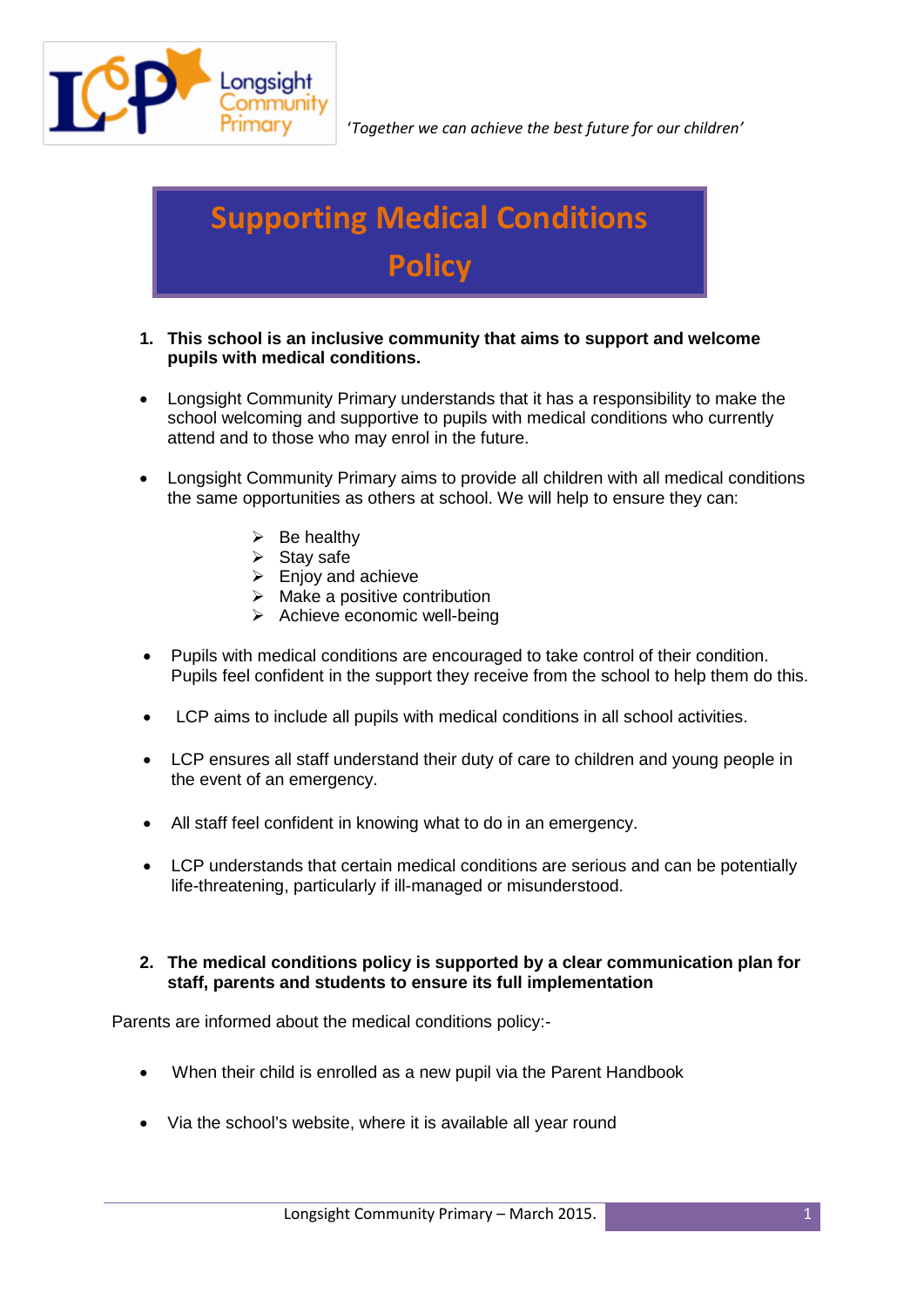

School staff are informed and reminded about the Supporting Medical Needs policy

## **3. First Aid trained staff understand and are trained in what to do in an emergency for the most common serious medical conditions at this school**

- First Aid trained staff are aware of the most common serious medical conditions at this school
- Staff at LCP understand their duty of care to pupils in the event of an emergency. In an emergency situation school staff are required under common law duty of care to act like any reasonably prudent parent. This may include administering medication.
- First Aid trained and PE staff who work with groups of pupils at this school know what to do in an emergency for the pupils in their care with medical conditions.
- Training is refreshed for first aiders as per their training records
- Action for staff to take in an emergency for asthma/epilepsy/anaphylaxis and diabetes is displayed in the staff room, PE department and food preparation rooms

#### **3. All staff understand the school's general emergency procedures**

- All staff know what action to take in the event of a medical emergency. This includes how to contact emergency services and what information to give to contact a first aid member of staff or school nurse within student services
- Training is refreshed for all staff at least once a year
- Action to take in a general medical emergency is displayed in prominent locations for staff, the staff room, PE department and food preparation rooms.
- If a pupil needs to be taken to hospital, a member of staff will accompany them if parents are unavailable or school will ask parent to meet ambulance at casualty.
- Staff should not take pupils to hospital in their own car.

#### **4. The school has clear guidance on the administration of medication at school Administration-emergency medication**

• All pupils at this school with medical conditions have easy access to their emergency medication.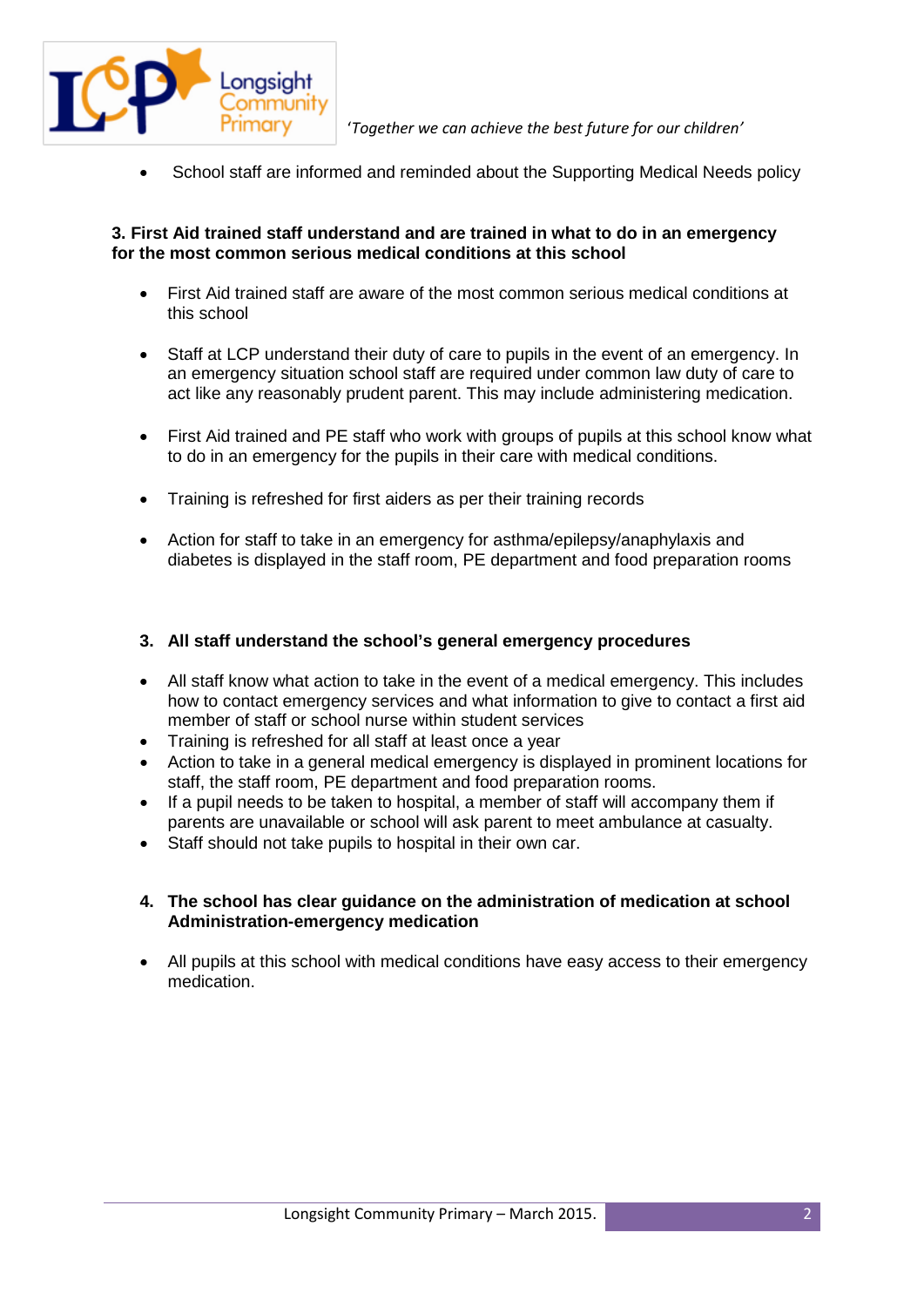

- All use of medication defined as a controlled drug, even if the pupil can administer the medication themselves, is done under the supervision a trained first aider.
- LCP understands the importance of medication being taken as prescribed.
- All staff are aware that there is no legal or contractual duty for any member of staff to administer medication or supervise a pupil taking medication unless they have been specifically contracted to do so.
- For medication where no specific training is necessary, any member of staff may administer prescribed and non-prescribed medication to pupils under the age of 16, but only with the written consent of the pupil's parent.
- Training is given to all staff members who agree to administer medication to pupils, where specific training is needed.
- Parents at LCP understand that if their child's medication changes or is discontinued, or the dose or administration method changes, that they should notify the school immediately.
- All staff attending off-site visits are aware of any pupils with medical conditions on the visit. They receive information about the type of condition, what to do in an emergency and any other additional support necessary, including any additional medication or equipment needed.

# **5. LCP has clear guidance on the storage of medication at school Safe storage – emergency medication (epipens)**

- Emergency medication is readily available to pupils who require it at all times in the First Aid Room during the school day. If the emergency medication is a controlled drug and needs to be locked up, the keys are readily available in the school office
- All students carry their own epipens at all times and a spare kept in the school office
- Students are reminded to carry their emergency medication with them.

#### **Safe storage – non emergency medication**

- All non-emergency medication is kept in a lockable cupboard in the school office. Pupils with medical conditions know where their medication is stored and how to access it.
- Staff ensure that medication is only accessible to those for whom it is prescribed.

#### **Safe storage – general**

- The school administrator ensures the correct storage of medication at school
- Three times a year a trained first aider checks the expiry dates for all medication store at school
- The Principal along with the parents of pupils with medical conditions, ensures that all emergency and non-emergency medication brought into school is clearly labelled with the pupils name, the name and dose of medication and the frequency of dose. This includes all medication that pupils carry themselves
- Some medication at LCP may need to be refrigerated. All refrigerated medication is stored in an airtight container and is clearly labelled in the First Aid Room. This is in a secure area, inaccessible to unsupervised pupils.
- It is the parent's responsibility to ensure new and in date medication comes into school on the first day of the new academic year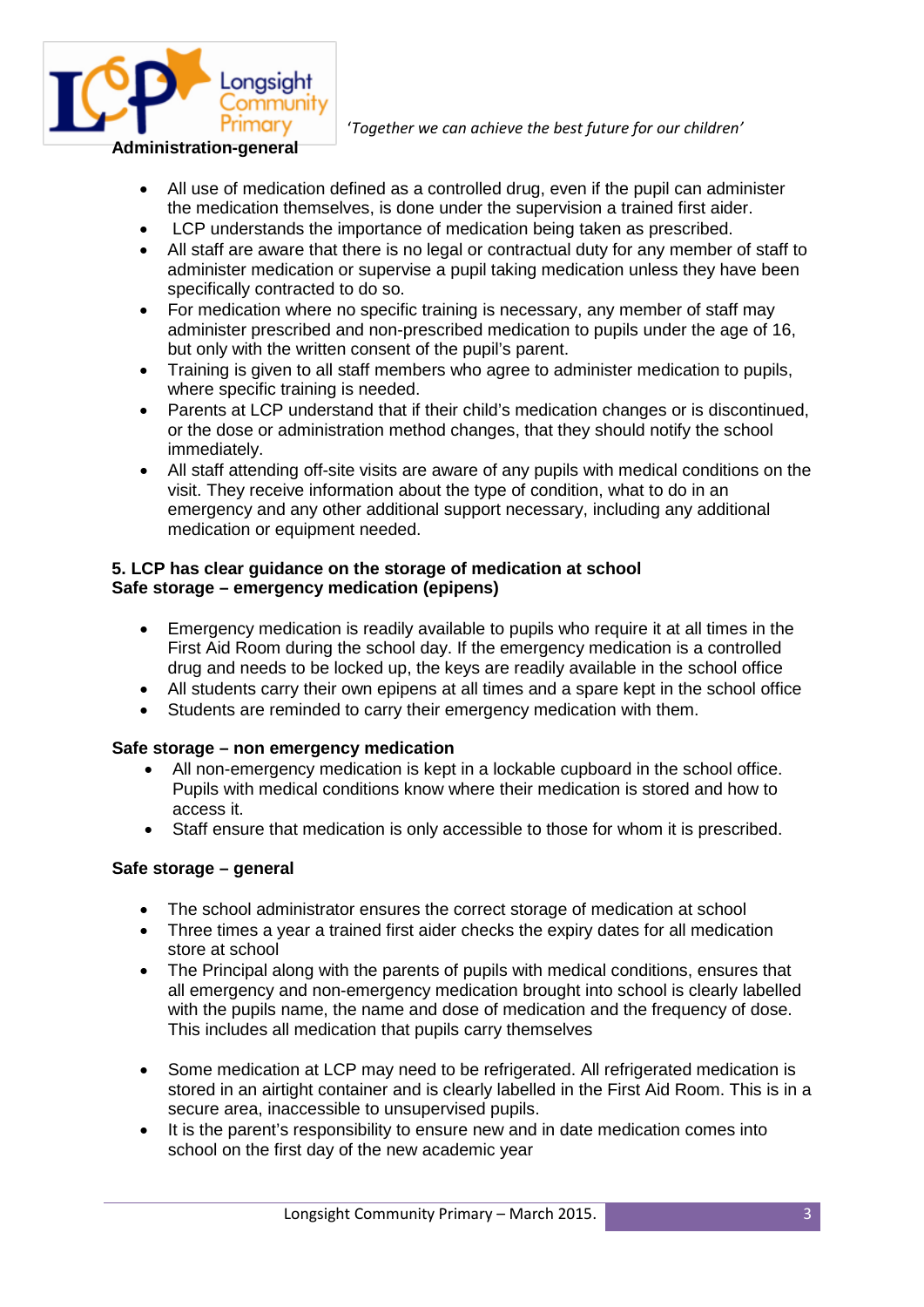

- Parents are asked to collect out of date medication.
- If parents do not collect out of date medication, medication is taken to a local pharmacy for safe disposal.
- The School Administrator is responsible for checking the dates of medication and arranging for the disposal of any that have expired. This check is done at least three times a year.

# **5. LCP has clear guidance about record keeping**

#### **Enrolment forms**

Parents at LCP are asked if their child has any health conditions on the enrolment form, which is filled out at the start of each school year. Parents of new pupils starting at other times during the year are also asked to provide this information on enrolment forms.

#### **Healthcare Plans**

- LCP uses a healthcare plan to record important details about individual children's medical needs at school, their triggers, signs, symptoms, medication and other treatments. These healthcare plans are held in the school office.
- A healthcare plan, accompanied by an explanation of why and how it is used, is sent to all parents of pupils with a long term medical condition. This is sent :
- $\Box$  At the start of the school year
- $\Box$  At enrolment
- $\Box$  When a diagnosis is first communicated to the school
	- Parents are regularly reminded to inform the school if their child has a medical emergency or if there have been changes to their symptoms, or their medication and treatments change. This is to ensure the healthcare plans can be updated accordingly.

#### **7. LCP ensures that the whole school environment is inclusive and favourable to pupils with medical conditions. This includes the physical environment, as well as social, sporting and educational activities**

#### **Physical environment**

a. This school is committed to providing a physical environment that is accessible to pupils with medical conditions.

#### **Exercise and physical activity**

- This school understands the importance of all pupils taking part in sports, games and activities.
- LCP ensures classroom teachers, PE staff make appropriate adjustment to sports, games and other activities to make physical activity accessible to all pupils.
- Teachers and PE staff are aware of pupils in their care who have been advised to avoid or take special precautions with particular activities.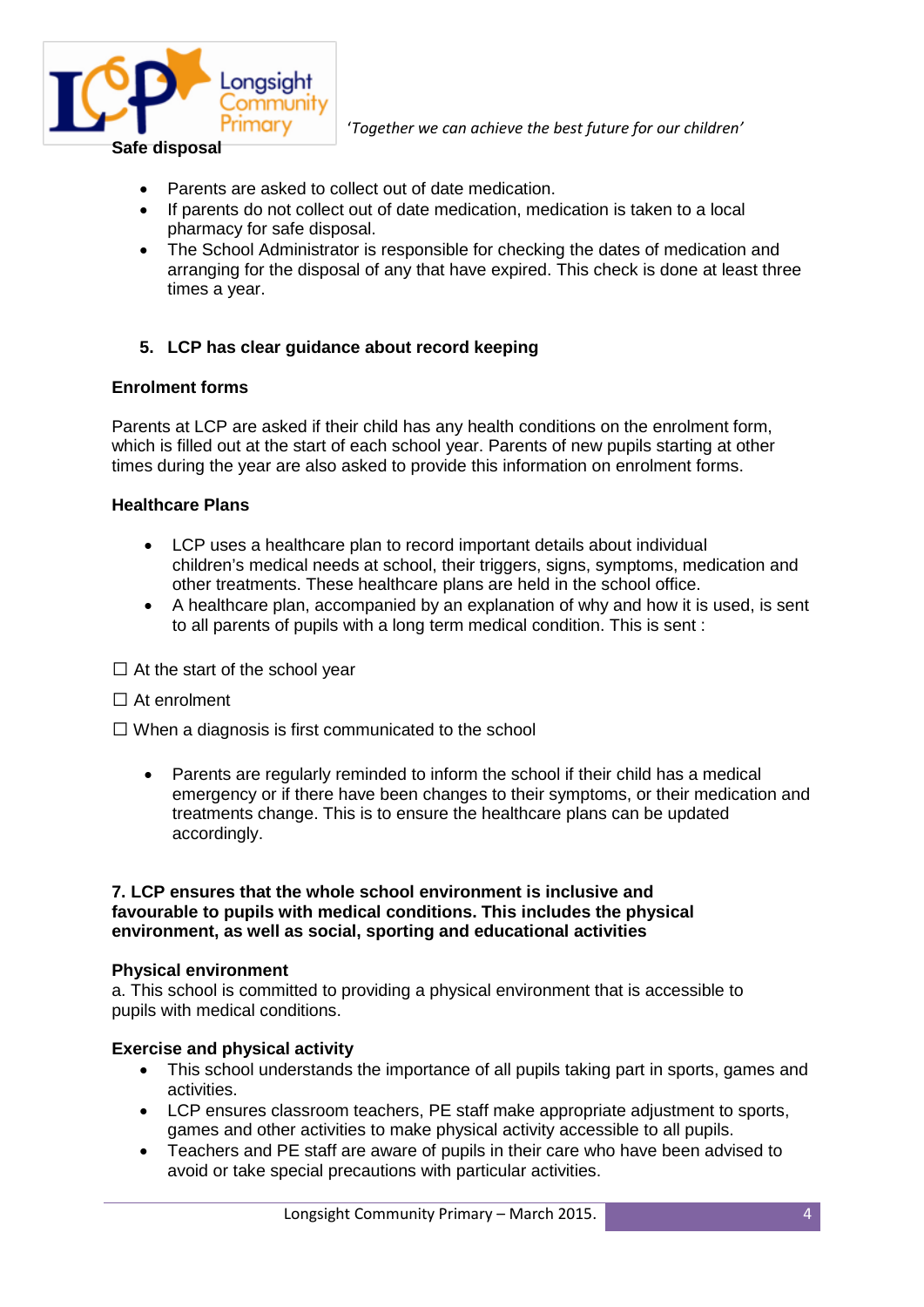

LCP ensure PE coaches and staff who teach PE are aware of the potential triggers for pupils' medical conditions when exercising and how to minimise these triggers.

## **Education and learning**

- LCP ensures that pupils with medical conditions can participate fully in all aspects of the curriculum and ensures appropriate adjustments and extra support are provided.
- Staff are aware of the potential for pupils with medical conditions to have special educational needs (SEND). Pupils with medical conditions who are finding it difficult to keep up with their studies are referred to the SEN coordinator. The school's SEN coordinator consults the pupil, parents and pupil's healthcare professional to ensure the effect of the pupil's condition on their schoolwork is properly considered.

#### **8. Each member of the school and health community knows their roles and responsibilities in maintaining an effective medical conditions policy**

- This school works in partnership with all interested and relevant parties including all school staff, parents, employers and community healthcare professionals to ensure the policy is planned, implemented and maintained successfully.
- The following roles and responsibilities are used for the medical policy at this school. These roles are understood and communicated regularly.

# **Employer**

LCP's employer has a responsibility to:

- Ensure the health and safety of their employees and anyone else on the premises of taking part in school activities ( this includes all pupils). This responsibility extends to those staff and others leading activities taking place off-site, such as visits, outings or field trips.
- Make sure the medical policy is effectively monitored and evaluated and regularly updated.
- Provide indemnity to staff who volunteer to administer medication to pupils with medical conditions.

#### **The Principal**

The Principal ensures the school is inclusive and welcoming and that the medical conditions policy is in line with local and national guidance and policy frameworks. Their role is to:-

- Liaise between interested parties including pupils, school staff, special educational needs coordinators, pastoral support/welfare officers, teaching assistants, school nurses, parents and governors.
- Ensure the policy is put into action, with good communication of the policy to all.
- Ensure every aspect of the policy is maintained.
- Ensure information held by the school is accurate and up to date and that there are good information sharing systems in place using pupil's healthcare plans.
- Ensure pupil confidentiality.
- Assess the training and development needs of staff and arrange for them to be met
- Ensure all supply staff and new teachers know the medical conditions policy.
- Update the medical conditions policy at least once a year according to review recommendation and recent local and national guidance and legislation.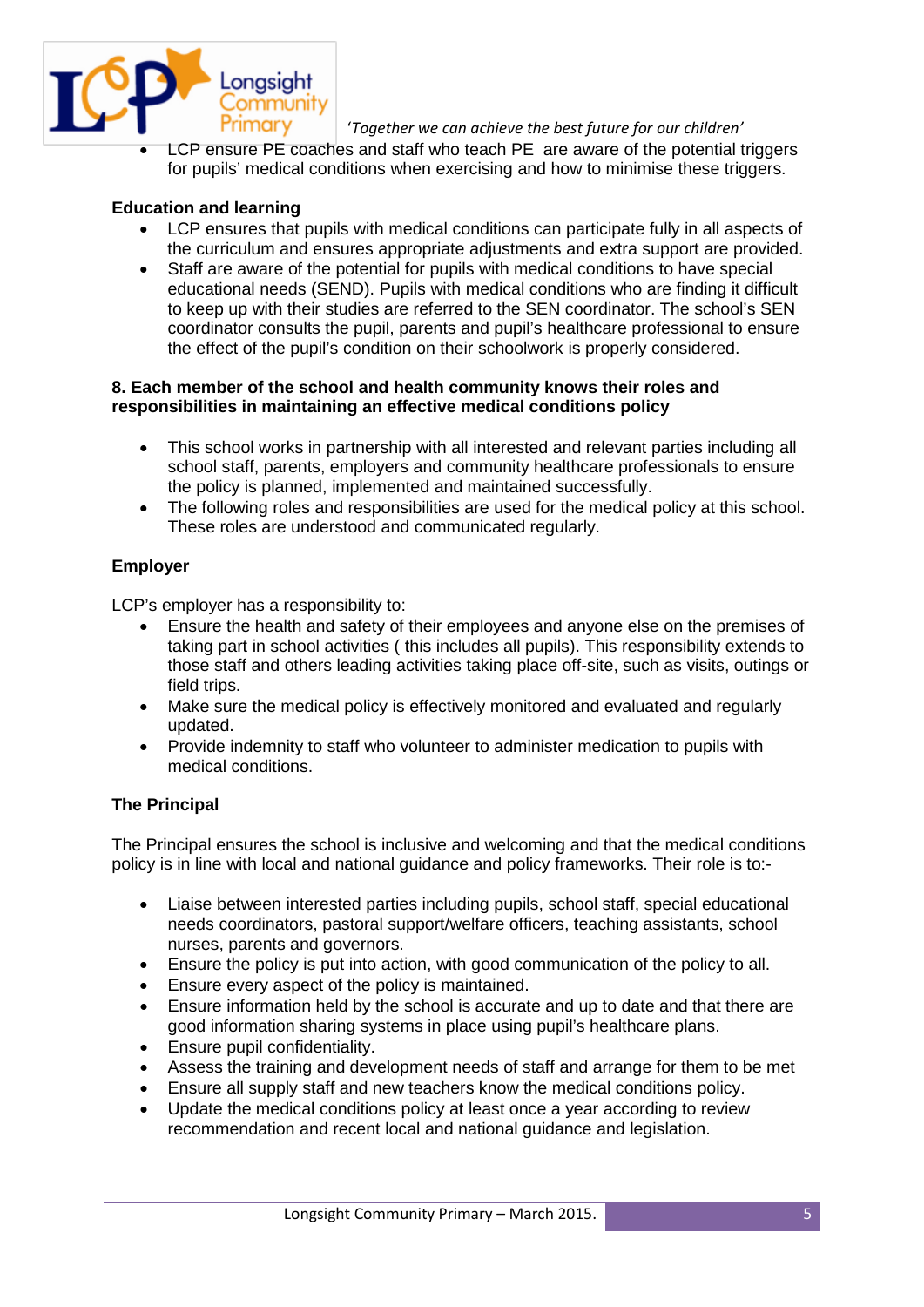

# **All school staff**

All staff at LCP have a responsibility to :

- Be aware of the potential triggers, signs and symptoms of common medical conditions and know what to do in an emergency.
- Understand the medical policy.
- Know which students in their care have a medical condition.
- Allow all students to have immediate access to their emergency medication.
- Maintain effective communication with parents including informing them if their child has been unwell at school.
- Ensure pupils who carry their medication with them have it when they go on a school visit or out of the classroom.
- Be aware of pupils with medical conditions who may be experiencing bullying or need extra social support.
- Ensure all pupils with medical conditions are not excluded unnecessarily from activities they wish to take part in.
- Ensure pupils have the appropriate medication or food with them during any exercise and are allowed to take it when needed.

# **Teaching staff**

Teachers at this school have a responsibility to:

- Ensure students who have been unwell catch up on missed school work.
- Be aware that medical conditions can affect a pupil's learning and provide extra help when pupils need it.
- Liaise with parents, the pupil's healthcare professional and special educational needs coordinator if a student is falling behind with their work because of their condition.

#### **First aiders**

First aiders at this school have a responsibility to:

- Give immediate help to casualties with common injuries or illnesses and those arising from specific hazards within the school.
- When necessary ensure that an ambulance or other professional medical help is called.

#### **Special educational needs coordinator**

SEN's at this school have a responsibility to:

- Help update the school's medical condition policy.
- Know which pupils have a medical condition and which have special educational needs because of their condition.
- Ensure teachers make the necessary arrangements if a pupil needs special consideration or access arrangements in exams or coursework.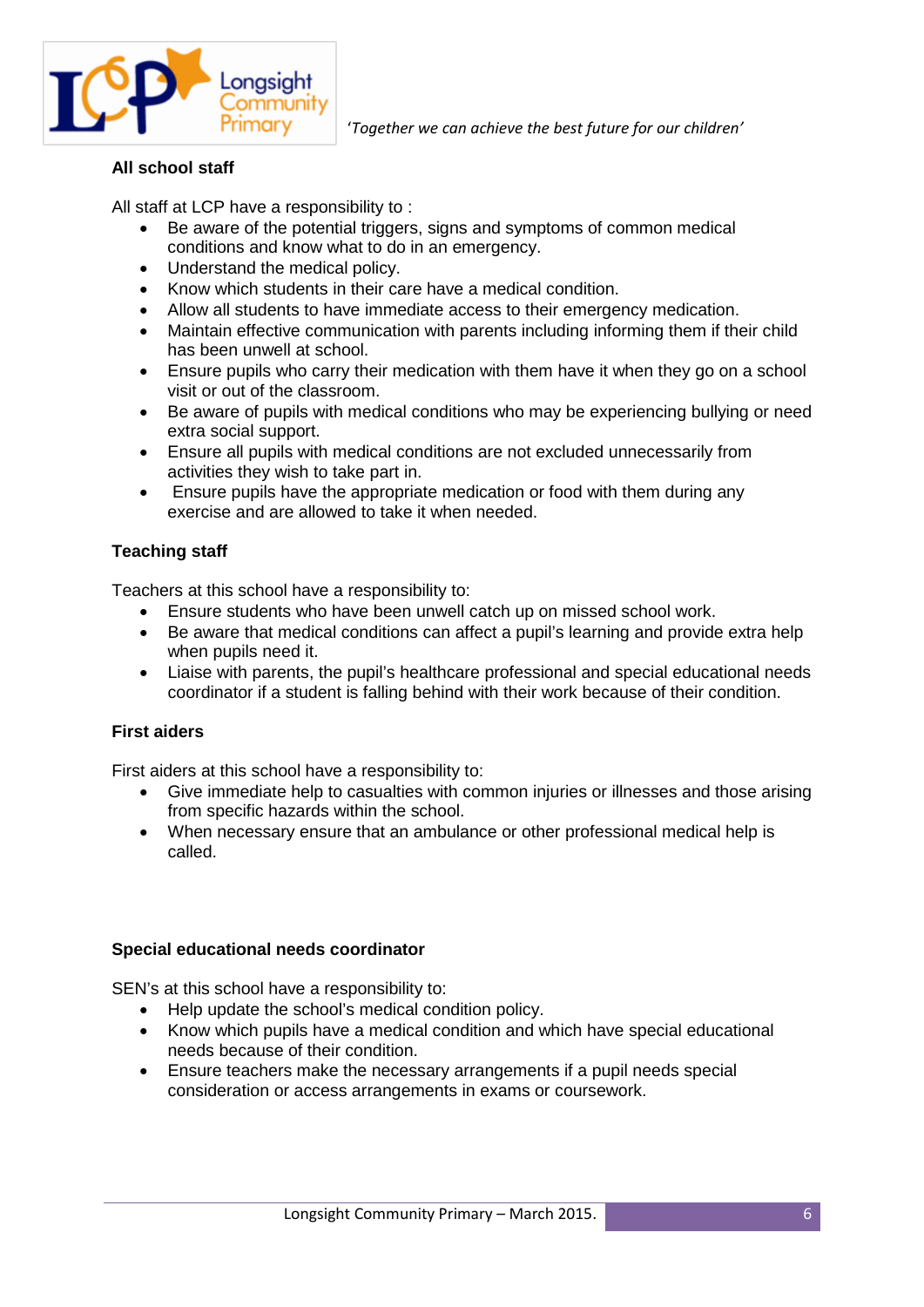

## **Local doctors and specialist healthcare professionals**

Individual doctors and specialist healthcare professionals caring for students who attend this school, have a responsibility to:

- Where possible, and without compromising the best interests of the child, try to prescribe medication that can be taken outside of school hours.
- Ensure the child or young person knows how to take their medication effectively.
- Ensure children and young people have regular reviews of their condition and their medication.
- Provide the school with information and advice regarding individual children and young people with medical conditions (with the consent of the pupil and their parents).

#### **Pupils**

The pupils at this school have a responsibility to:

- Treat other students with and without a medical condition equally.
- Tell their parents, teacher or nearest staff member when they are not feeling well.
- Let a member of staff know if another pupil is feeling unwell.
- Treat all medication with respect.
- Know how to gain access to their medication in an emergency.
- Ensure a member of staff is called in an emergency situation.

#### **Parents/carers**

The parents of a student at this school have a responsibility to:

- Tell the school if their child has a medical condition.
- Ensure the school has a complete and up-to-date Healthcare plan for their child.
- Inform the school about the medication their child requires while taking part in visits, outings or field trips and other out-of-school activities.
- Tell the school about any changes to their child's medication, what they take, when and the dosage.
- Inform the school of any changes to their child's condition.
- Ensure their child's medication and medical devices are labelled with their child's full name.
- Provide the school with appropriate spare medication labelled with their child's name.
- Ensure medication is within expiry dates.
- Keep child at home if they are not well enough to attend school.
- Ensure their child catches up on any school work they have missed.
- Ensure their child has regular reviews about their condition with their doctor or specialist healthcare professional. The term 'parent' implies any person or body with parental responsibility such as foster parent or carer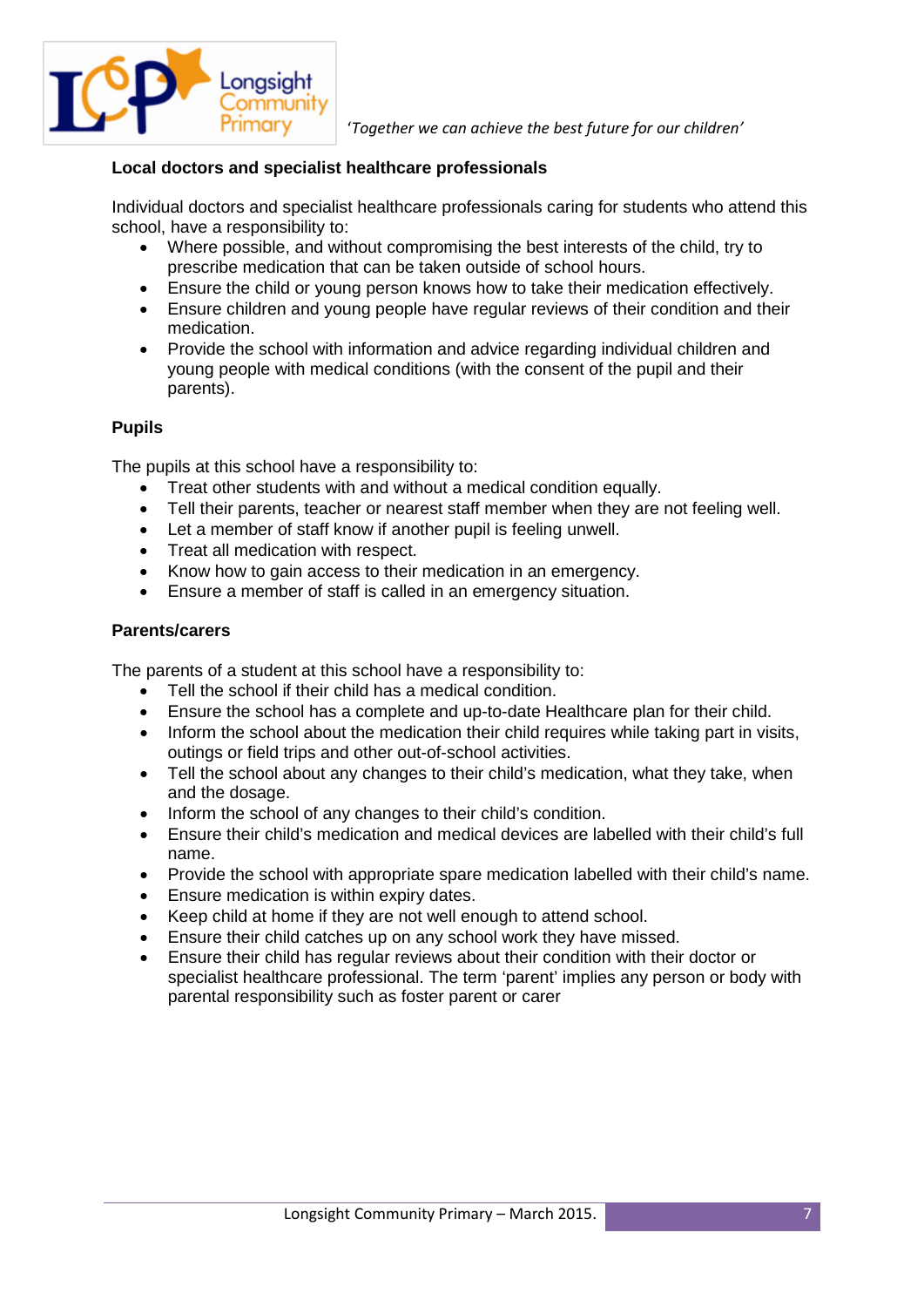

| Adopted by L.C.P               | <b>March 2015</b> |
|--------------------------------|-------------------|
|                                |                   |
| <b>Chair of Governing Body</b> |                   |
|                                |                   |
| Principal                      |                   |
|                                |                   |
|                                |                   |
| <b>Review Date</b>             | <b>March 2016</b> |
|                                |                   |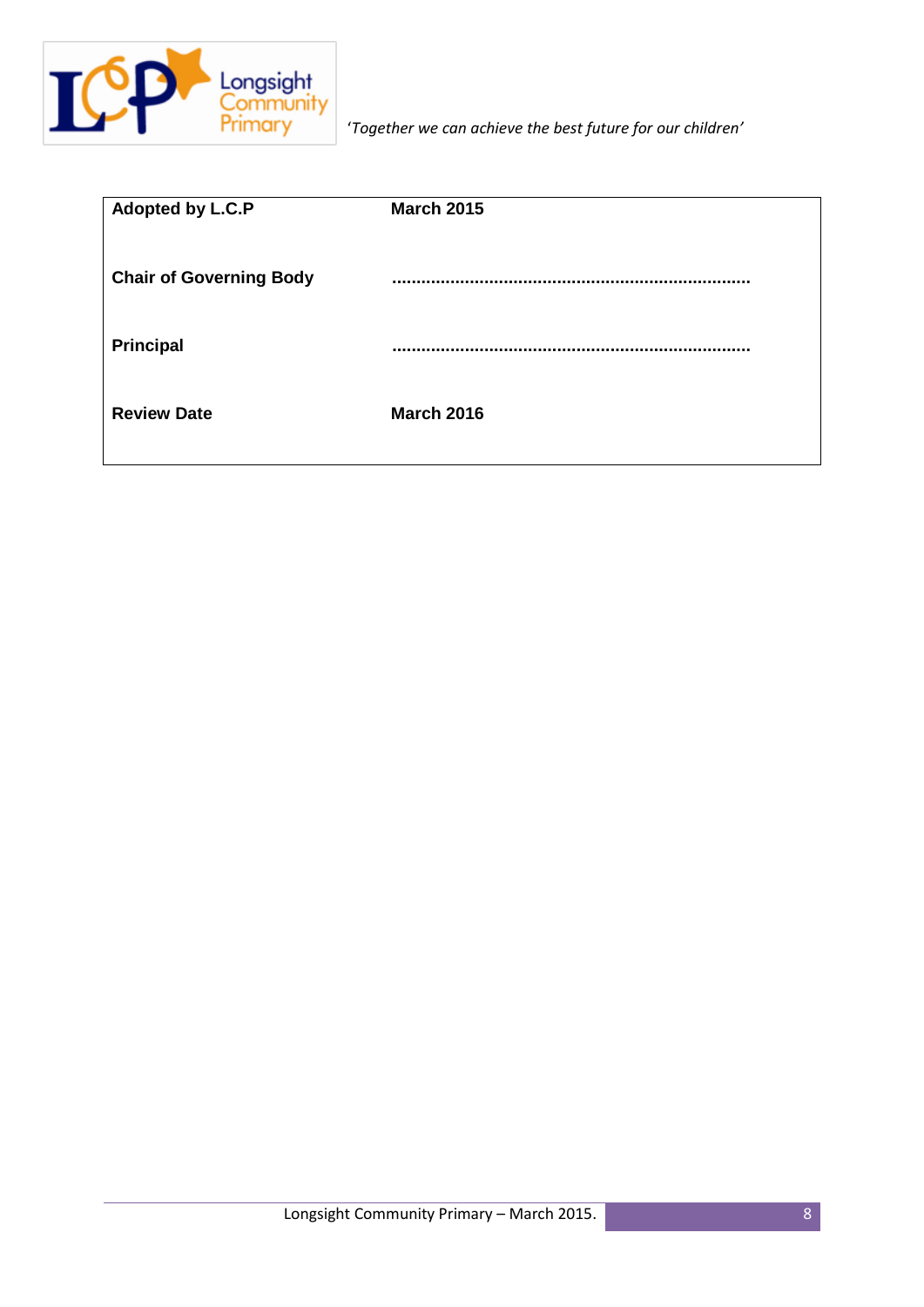

# **Appendix 1 - Form 1**

## Asthma awareness for school staff

# **What to do in an asthma attack**

- $\Box$  Keep calm.
- $\Box$  Encourage the child or young person to sit up and slightly forward.
- $\Box$  Make sure the child or young person takes two puffs of reliever inhaler (usually blue) immediately – preferably through a spacer.
- $\square$  Ensure tight clothing is loosened.
- $\Box$  Reassure the child.
- $\Box$  Ring student services and ask for a first aider to come to the student.

# **If there is no immediate improvement**

 $\Box$  Continue to make sure the child or young person takes one puff of reliever inhaler every minute for five minutes or until their symptoms improve.

#### **Call 999 or a doctor urgently if:**

 $\Box$  The child or young person's symptoms do not improve in 5–10 minutes.

- $\Box$  The child or young person is too breathless or exhausted to talk.
- $\Box$  The child or young person's lips are blue.
- $\Box$  You are in doubt.

Ensure the child or young person takes one puff of their reliever inhaler every minute until the ambulance or doctor arrives.

It is essential for people who work with children and young people with asthma to know how to recognise the signs of an asthma attack and what to do if they have an asthma attack. **Common signs of an asthma attack are:**

- $\Box$  coughing
- $\square$  shortness of breath
- $\Box$  wheezing
- $\Box$  tightness in the chest
- $\square$  being unusually quiet
- $\Box$  difficulty speaking in full sentences
- $\square$  sometimes younger children express feeling
- $\Box$  tight in the chest as a tummy ache.

# **After a minor asthma attack**

- $\Box$  Minor attacks should not interrupt the involvement of a pupil with asthma in school.
- $\Box$  When the pupil feels better they can return to school activities.
- $\Box$  The parents/carers must always be told if their child has had an asthma attack.

#### **Important things to remember in an asthma attack**

 $\Box$  Never leave a pupil having an asthma attack.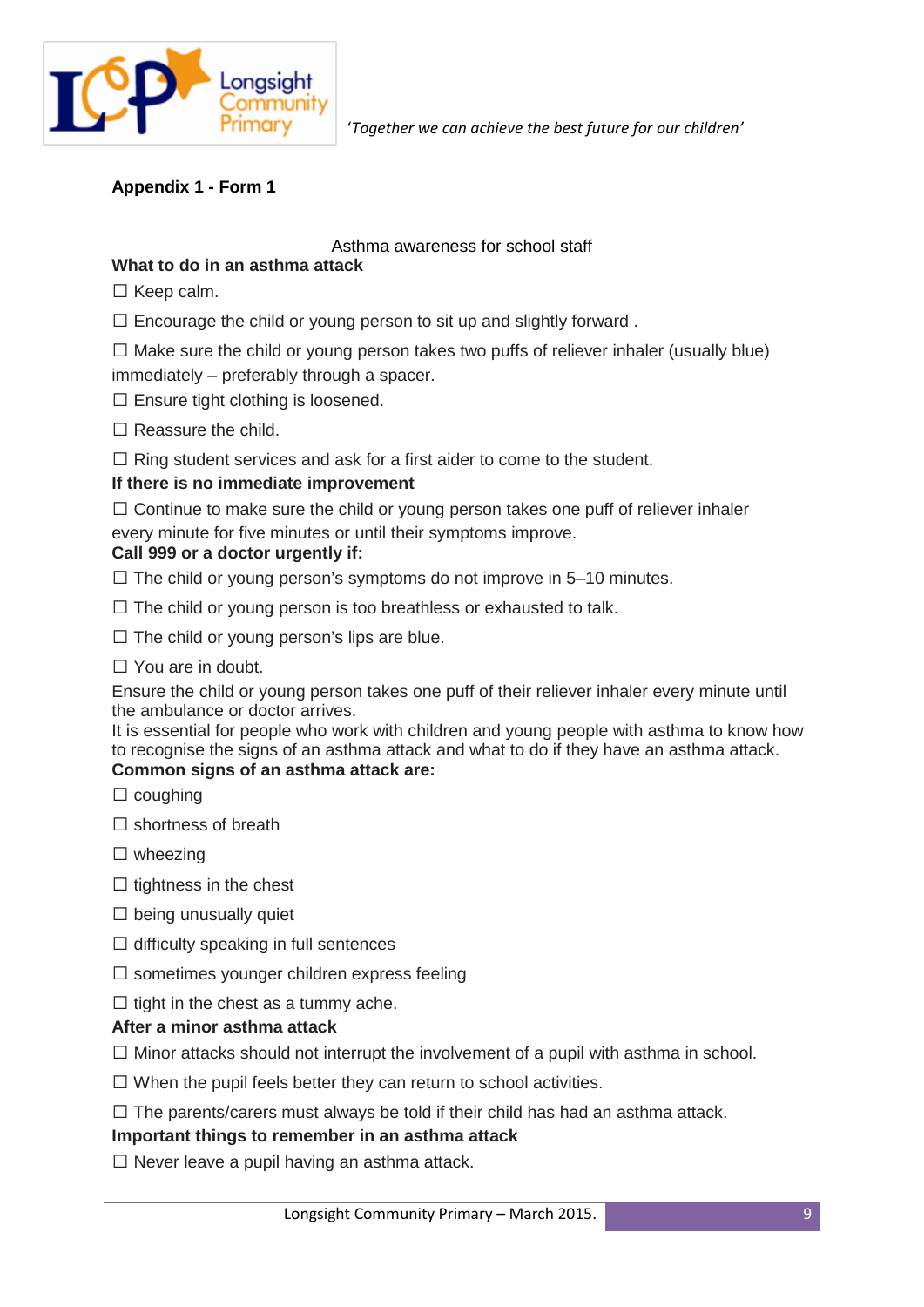

 $\Box$  If the pupil does not have their inhaler and/or spacer with them, send another teacher or pupil to their classroom or assigned room to get their spare inhaler and/or spacer.

 $\Box$  In an emergency situation school staff are required under common law, duty of care, to act like any reasonably prudent parent.

 $\Box$  Reliever medicine is very safe. During an asthma attack do not worry about a pupil overdosing.

 $\Box$  Send another pupil to get another teacher/adult if an ambulance needs to be called.

 $\Box$  Contact the pupil's parents or carers immediately after calling the ambulance/doctor.

 $\Box$  A member of staff should always accompany a pupil taken to hospital by ambulance and stay with them until their parent or carer arrives.

# **Appendix 1 – Form 2**

# **Epilepsy awareness for school staff**

#### **Complex partial seizures Common symptoms**

 $\Box$  The person is not aware of their surroundings or of what they are doing

 $\Box$  Plucking at their clothes

 $\square$  Smacking their lips

 $\Box$  Swallowing repeatedly

 $\Box$  Wandering around

# **Ring student services and ask for a first aider to come to the student Call 999 for an ambulance if...**

- $\Box$  You know it is the person's first seizure
- $\Box$  The seizure continues for more than five minutes
- $\Box$  The person is injured during the seizure
- $\Box$  You believe the person needs urgent medical attention

**Do...**

- $\Box$  Guide the person from danger
- $\Box$  Stay with the person until recovery is complete
- $\square$  Be calmly reassuring

**Don't...**

- $\Box$  Restrain the person
- $\Box$  Act in a way that could frighten them, such as making abrupt movements or shouting at them
- $\Box$  Assume the person is aware of what is happening, or what has happened
- $\Box$  Give the person anything to eat or drink until they are fully recovered
- $\Box$  Attempt to bring them round
- $\square$  Explain anything that they may have missed

#### **Tonic-clonic seizures**

Common symptoms: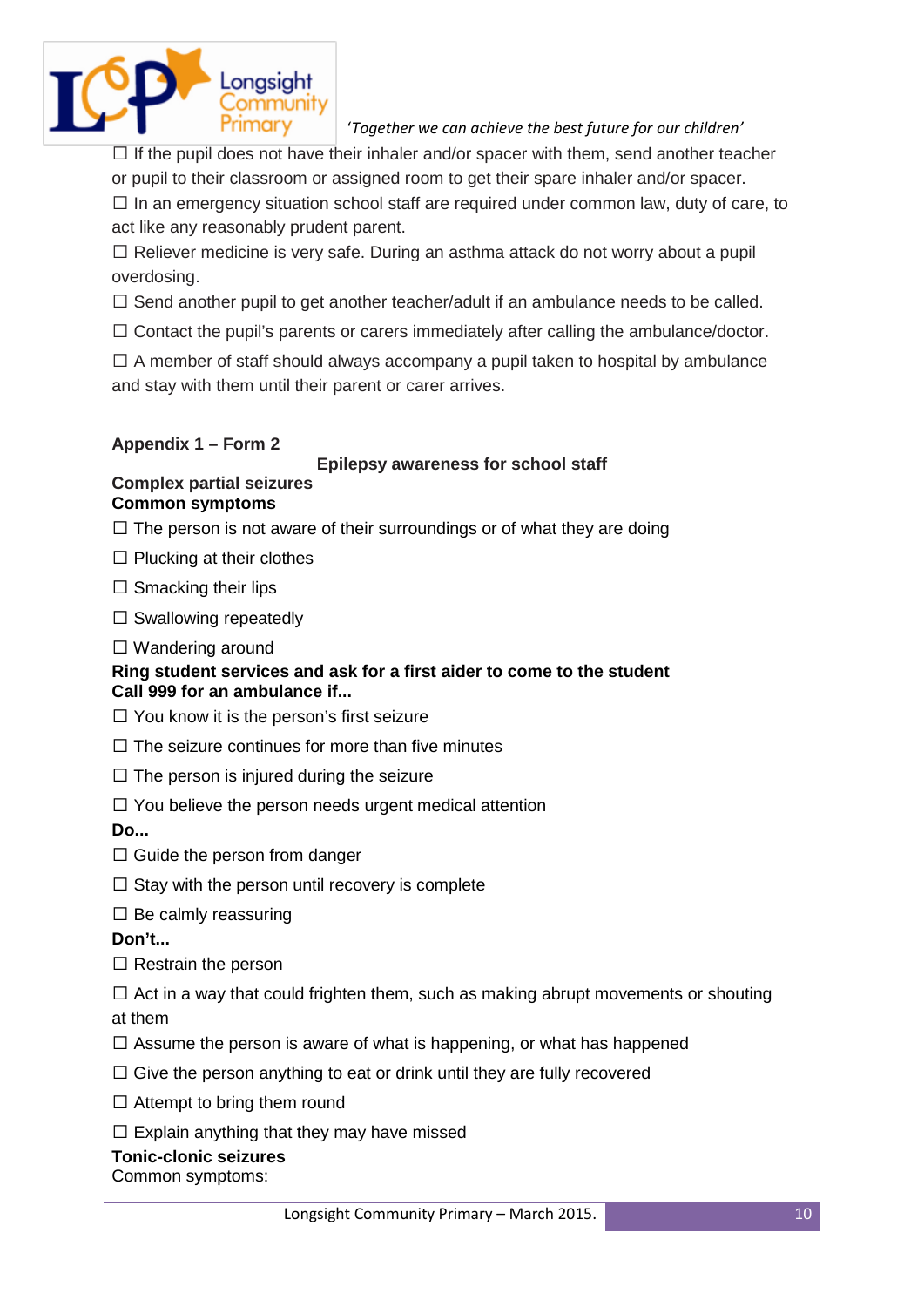

- $\Box$  the person goes stiff,
- $\Box$  loss of consciousness
- $\Box$  falls to the floor

**Do...**

- $\Box$  Protect the person from injury (remove harmful objects from nearby)
- $\Box$  Cushion their head
- $\square$  Look for an epilepsy identity card/identity jewellery

 $\Box$  Aid breathing by gently placing the person in the recovery position when the seizure has finished

- $\Box$  Stay with them until recovery is complete
- $\square$  Be calmly reassuring

# **Don't...**

- $\Box$  Restrain the person's movements
- $\Box$  Put anything in their mouth
- $\Box$  Trv to move them unless they are in danger
- $\Box$  Give them anything to eat or drink until they are fully recovered
- $\Box$  Attempt to bring them round

# **Call 999 for an ambulance if...**

- $\Box$  You know it is the person's first seizure
- $\Box$  The seizure continues for more than five minutes
- $\Box$  One seizure follows another without the person regaining consciousness between seizures
- $\Box$  The person is injured
- $\Box$  You believe the person needs urgent medical treatment

# **Appendix 1 – Form 3**

# **Anaphylaxis awareness for staff**

# **ANAPHYLAXIS**

# **Symptoms of allergic reactions:**

# **Ear/Nose/Throat - Symptoms:**

runny or blocked nose, itchy nose, sneezing, painful sinuses, headaches, post nasal drip, loss of sense of smell/taste, sore throat/swollen larynx (voice box), itchy mouth and/or throat and blocked ears.

# **Eye - Symptoms:**

watery, itchy, prickly, red, swollen eyes. Allergic 'shiners' (dark areas under the eyes due to blocked sinuses).

# **Airway - Symptoms:**

wheezy breathing, difficulty in breathing and or coughing (especially at night time). **Digestion:**

swollen lips, tongue, itchy tongue, stomach ache, feeling sick, vomiting, constipation and or diarrhoea.

# **Skin:**

Urticaria - wheals or hives-bumpy, itchy raised areas and or rashes.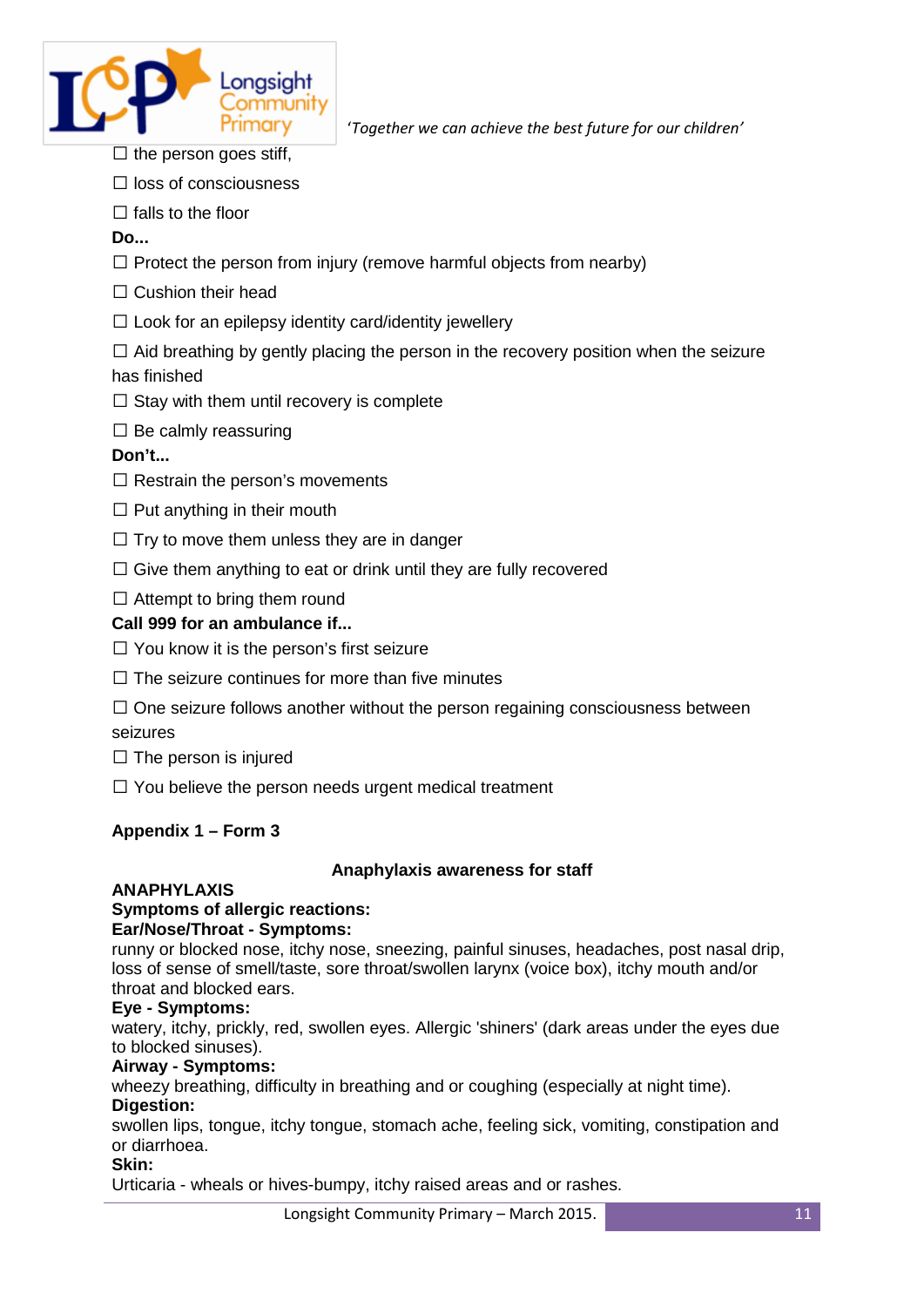

Eczema -cracked, dry, weepy or broken skin. Red cheeks.

Angiodema - painful swelling of the deep layers of the skin.

# **Symptoms of Severe Reaction/ Anaphylaxis:**

These could include any of the above together with:

- $\Box$  Difficulty in swallowing or speaking.
- $\Box$  Difficulty in breathing -severe asthma
- $\Box$  Swelling of the throat and mouth
- $\Box$  Hives anywhere on the body or generalized flushing of the skin
- $\Box$  Abdominal cramps, nausea and vomiting
- $\Box$  Sudden feeling of weakness (drop in blood pressure)
- $\Box$  Alterations in heart rate (fast Pulse)
- $\Box$  Sense of Impending doom (anxiety/panic)

Collapse and unconsciousness

# **TREATMENT**

Ring student services and ask for first aider to come to student

Send a student or member of staff to student services to collect 2nd epipen and to ask them to ring for an ambulance and parents.

If student conscious keep them in an upright position to aid breathing. If unconscious then place in recovery position.

If student is conscious and alert ask them to self administer their epipen. If student unconscious, trained member of staff to administer epipen as per training. Record time of giving.

If no improvement within 5 minutes then 2<sub>nd</sub> epipen to be administered.

Keep used epipens and give to paramedics when they arrive.

# **Appendix 1 – Form 4**

#### **Diabetes awareness and treatment for staff**

#### **What is it?**

Abnormal fluctuations in blood sugar can lead to someone with diabetes becoming unwell and, if untreated, losing consciousness.

There are two conditions associated with diabetes - hyperglycaemia (high blood sugar) and hypoglycaemia (low blood sugar).

Hypoglycaemia is the more common emergency which affects brain function and can lead to unconsciousness if untreated.

# **Signs and symptoms:**

**Hypoglycaemia:**

- $\Box$  Hunger
- □ Feeling 'weak' and confused
- $\square$  Sweating
- $\Box$  Dry, pale skin
- $\square$  Shallow breathing

# **Hyperglycaemia:**

- $\Box$  Thirst
- $\Box$  Vomiting